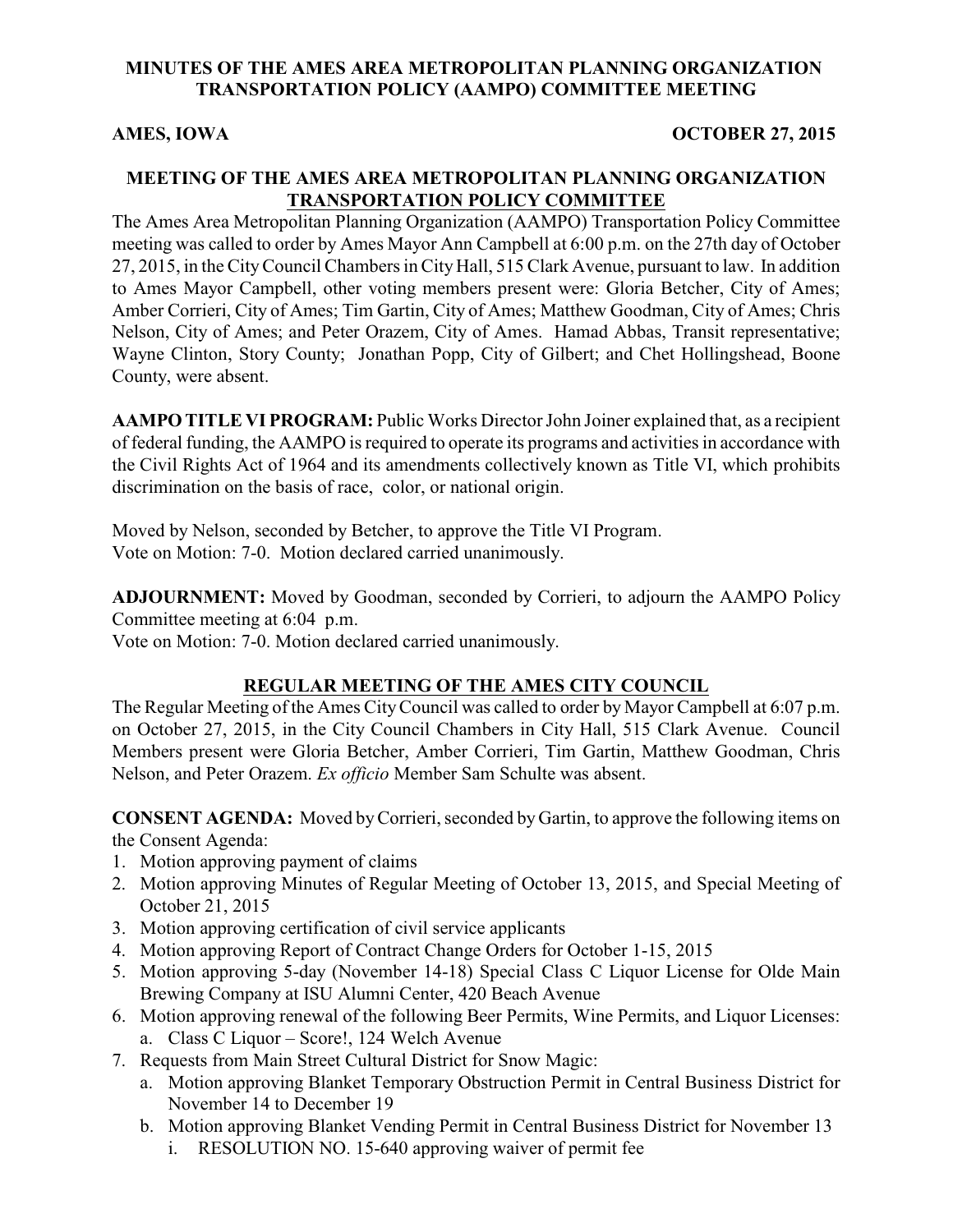- c. RESOLUTION NO. 15-641 approving waiver of fees for electricity for holiday activities/lighting from November 14 through January 4
- d. RESOLUTION NO. 15-642 approving closure of eight parking spaces in Central Business District on Friday, November 13 from 5 to 8 p.m., as well as waiver of fees
- e. RESOLUTION NO. 15-643 approving closure of Kellogg Avenue from Main Street to  $5<sup>th</sup>$ Street from 9 a.m. to 1 p.m. on Saturday, December 12
- f. RESOLUTION NO. 15-644 approving suspension of parking regulations and enforcement for Central Business District for every Saturday from November 14 to December 19, as well as waiver of fees
- 8. Electric Revenue Bonds, Series 2015B in an amount not to exceed \$10,360,000:
	- a. RESOLUTION NO. 15-645 approving Federal Reimbursement Regulation Resolution and setting date of public hearing for November 10, 2015, on Electric Revenue Loan Agreement in an amount not to exceed \$10,950,000
- 9. RESOLUTION NO. 15-646 approving Annual Affirmative Action Report
- 10. 1109 Roosevelt Avenue:
	- a. RESOLUTION NO. 15-647 approving third extension of Purchase Agreement with Habitat for Humanity of Central Iowa, to November 13, 2015
	- b. RESOLUTION NO. 15-648 setting November 10, 2015, as date of public hearing on sale of property to Habitat for Humanity of Central Iowa
- 11. RESOLUTION NO. 15-649 approving Transitional Reinsurance Program payment under Patient Protection and Affordable Care Act in the amount of \$66,748
- 12. RESOLUTION NO. 15-650 awarding contract to LawnPro, LLC, of Colo, Iowa, for 2015/16 Winter & Summer Tree Trimming for Public Works in the amount of \$75,000
- 13. Custodial Services at Public Library:
	- a. RESOLUTION NO. 15-651terminating contract with PCI of Lansing, Kansas
	- b. RESOLUTION NO. 15-652 awarding contract to Nationwide Office Care of Clive, Iowa, for Custodial Services at Public Library in the amount of \$44,774.10
- 14. RESOLUTION NO. 15-653 approving Agreement with Iowa Department of Transportation for relocation of sanitary sewer line south of Skunk River on Interstate 35
- 15. RESOLUTION NO. 15-654 approving Engineering Services Agreement with WHKS & Co., of Ames, Iowa, for Flood Mitigation - River Flooding, in an amount not to exceed \$138,000
- 16. RESOLUTION NO. 15-655 waiving Purchasing Policies and approving single-source purchase of Uninterruptible Power Supplies (UPS) for various traffic signal locations (2015/16 Traffic Signal Program - Maintenance Upgrades)
- 17. Boiler Tube Spray Coating and Related Services and Supplies for Power Plant:
	- a. RESOLUTION NO. 15-656 approving renewal of contract with Integrated Global Services, Inc., of Richmond, Virginia, in an amount not to exceed \$100,000
	- b. RESOLUTION NO. 15-657 approving contract and bond
- 18. RESOLUTION NO. 15-658 approving contract and bond for Scaffolding and Related Services and Supply Contract for Power Plant
- 19. RESOLUTION NO. 15-659 approving Change Order No. 3 with EvapTech, Inc., of Lenexa, Kansas, for Cooling Tower Replacement
- 20. RESOLUTION NO. 15-660 accepting completion of 2014/15 Concrete Pavement Improvements, Contract #1 (Hayward Avenue)
- 21. RESOLUTION NO. 15-661 accepting completion of 2014/15 Arterial Street Pavement Improvements (Lincoln Way)
- 22. RESOLUTION NO. 15-662 accepting completion of 2012/13 Storm Sewer Outlet Erosion Control (Pinehurst Drive)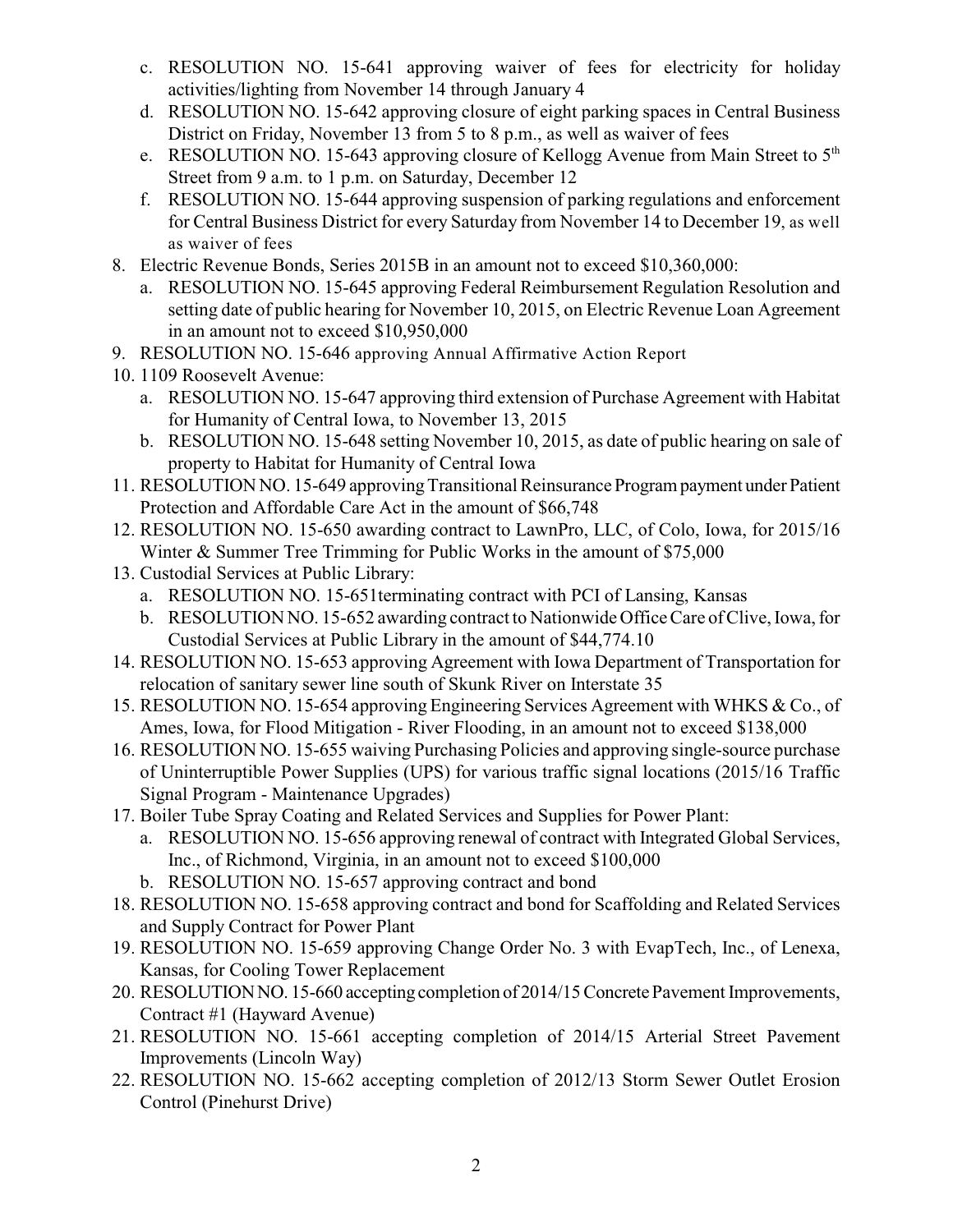23. RESOLUTION NO. 15-663 approving Plat of Survey for 115-9th Street, 913 Duff Avenue, and 915 Duff Avenue

24. RESOLUTION NO. 15-664 approving Final Major Plat for Quarry Estates Roll Call Vote: 6-0. Resolutions/Motions declared adopted/approved unanimously, signed by the Mayor, and hereby made a portion of these Minutes.

**PUBLIC FORUM:** Erik Charter, 708 Crestwood, Huxley, Iowa, advised that he had grown up in Ames in a neighborhood primarily consisting of multi-family rental housing. He expressed concerns over the tone of recent conversations occurring at City Council meetings regarding zoning and approval or disapproval of housing projects in Ames. Mr. Charter believes those conversations have shifted to an unhealthy and immoral degree, focusing more on who will be occupying the housing rather than whether the physical attributes of the housing project make sense given the surrounding neighborhood, demands of the marketplace, and whether the available infrastructure can support the project. Mr. Charter stated that the company he works for has, for decades, successfully integrated undergraduate students, graduate students, white collar professionals, and blue collar workers into multi-family housing projects. These people come from all over the world with the vast majority having no problem obeying the law. He emphatically believes that Ames is privileged to have University students living in Ames; they contribute to the economic vitality of the Ames community more than any other demographic group. Mr. Charter asked that the students be judged, not based on their age or the fact that they are students, but on the content of their character. He asked the City Council members not to listen to those who say that students should be viewed with suspicion, as potential litterbugs, vandals, and disturbers of the peace. Mr. Charter believes that the No. 1 way the City can make housing more affordable is by facilitating an increase in the supply of housing. An increase supply of multi-family housing ripples into the single-family market.

Water and Pollution Control Department Director John Dunn walked through the events that had occurred at approximately 3:30 p.m. on October 26 when a contractor who was working on the new Water Plant (at the current Water Plant site) hit an 18" diameter pipe. The volume of water at 110 psi sprayed from the pipe immediately coming out of the pump station, and portions of the east side of Ames quickly lost water pressure. The process to shut down the pipe took approximately one hour. A video of the water main break recorded on security cameras on site was shown. Mr. Dunn stated that protecting the public health was staff's only priority at that time. After assessing the situation and getting reports of the water pressure, a panel of those most knowledgeable of the rules and regulations ultimately made the decision to issue a Boil Water Advisory for affected residents. Mr. Dunn explained the resident notification process undertaken by City staff, which was a multidepartmental effort. In addition, the Story County, Iowa, Notification System was used, so whoever had signed up to receive alerts through that System received either a voice message, text message, and/or an email, depending on what they had requested. Public Works staff finished flushing the mains, and lab personnel ran tests. Those tests were all negative, and the Boil Water Advisory was lifted. Mr. Dunn issued a call to customers to sign up for the Story County alerts. He instructed customers to go to the City's Web page and click on the Emergency Alert System; that will get the customer signed up to receive notifications through the Story County Alert System.

No one else came forward to speak, and the Mayor closed Public Forum.

**DEMAND RESPONSE BUS SERVICE (HIRTA) IMPLEMENTATION REPORT:** Management Analyst Brian Phillips explained that in 2014, staff members from the City, Story County, and United Way worked through a series of facilitated discussions with HIRTA, the demand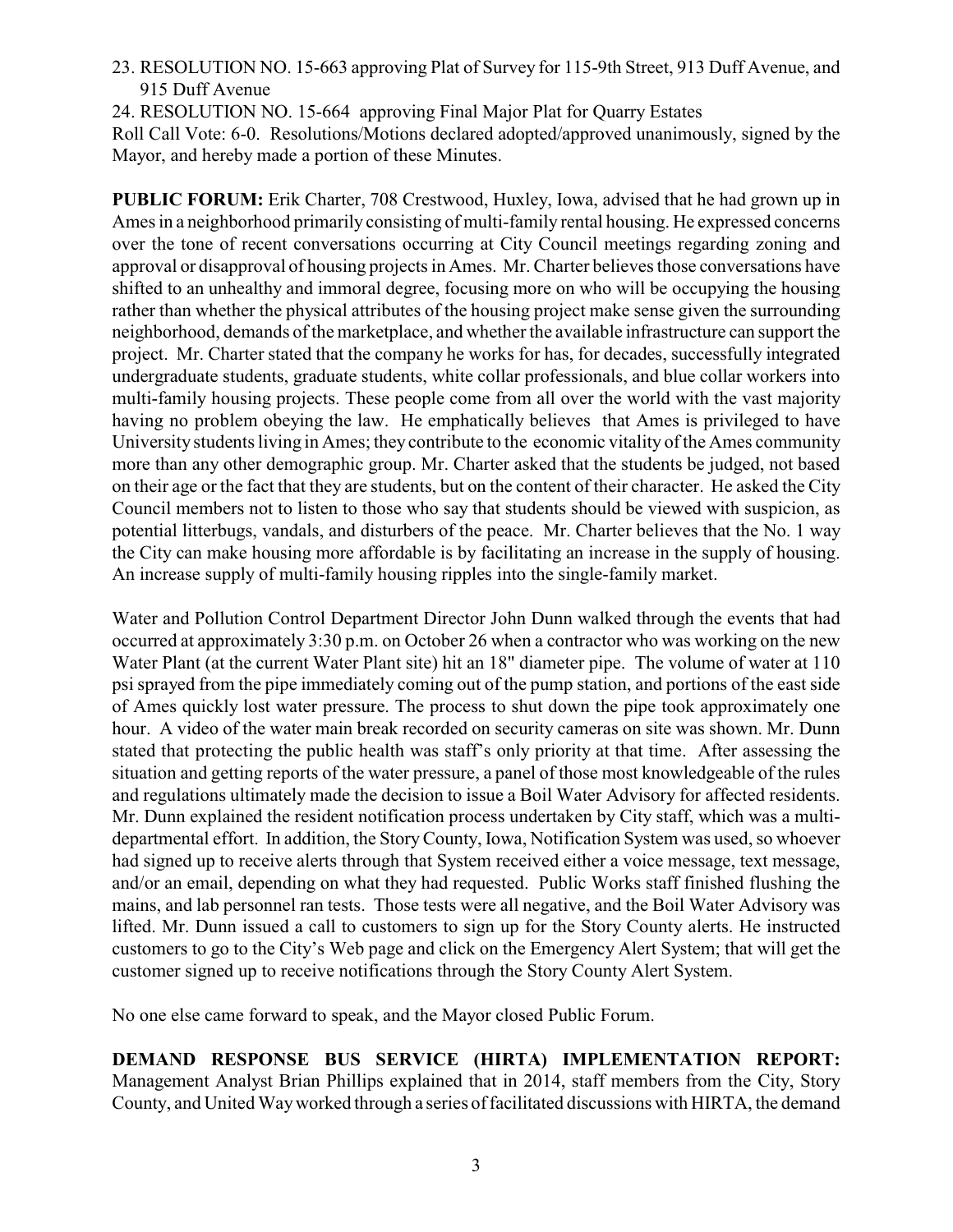response transportation service provider in Story County. These discussions were held to understand HIRTA's service delivery and the needs of riders and community partners, and ultimately identify actions to improve service. The process resulted in the development of a 23-point action plan for improving service. At its April 14, 2015, meeting, the City Council authorized City staff to again work through a facilitated process with the stakeholders to create a plan to implement the priority action steps identified in the original report. Mr. Phillips listed the four priority action steps to be followed. He said that, through a series of discussions, plans have been developed to address the four key areas.

A summary of the Final Report was given by Mr. Phillips. He advised that City staff will work closely with HIRTA and other partners through the ASSET process to monitor progress made towards accomplishing the activities outlined in the plan.

Mr. Phillips also noted that funding up to \$1,500 from the Local Option Sales Tax Fund was authorized by the City Council to cover one-half of the facilitator's expenses. The remainder was to come from the Story County Board of Supervisors. An invoice for \$1,250 (one-half of the actual facilitation expenses) has been delivered to the City.

Council Member Gartin suggested that there be some sort of mechanism to report back to the Council a year from now as to further progress towards facilitation of the 23-point action plan. Council Member Goodman asked that the actual users be asked for feedback as to how things are working. Ms. Corrieri advised that HIRTA users will be invited to the Transportation Collaboration meeting and provided with quarterly updates. Council Member Orazem requested that the City get data from HIRTA's reporting mechanism. Mr. Phillips stated that would be done.

Moved by Goodman, seconded by Corrieri, to direct staff to get back to the Council information regarding the progress towards completion of the action plan. Vote on Motion: 6-0. Motion declared carried unanimously.

Moved by Gartin, seconded by Corrieri, to accept the Report. Vote on Motion: 6-0. Motion declared carried unanimously.

Moved by Gartin, seconded by Corrieri, to adopt RESOLUTION NO. 15-665 authorizing payment to the facilitator in the amount of \$1,250.

Roll Call Vote: 6-0. Resolution declared adopted unanimously, signed by the Mayor, and hereby made a portion of these Minutes.

**REQUEST FOR UNMANNED AIRCRAFT SYSTEMS (UAS) USAGE ON PUBLIC PROPERTY:** Public Relations Officer Susan Gwiasda explained the request of Hunziker and Companies for permission to use its UAS (drone) over public property. She advised that Hunziker and Associates is seeking to create a new video showcasing the Ames community's vibrancy and beauty as part of its marketing efforts promoting Ames as a great place to live, and it would like to use an UAS to capture the video. The videos would be taken during low-usage time periods from October 28, 2015, through November 22, 2015, in three parks (Ada Hayden, Brookside, and Moore Memorial) and in four commercial business districts (Somerset, Main Street, South Duff, and Campustown).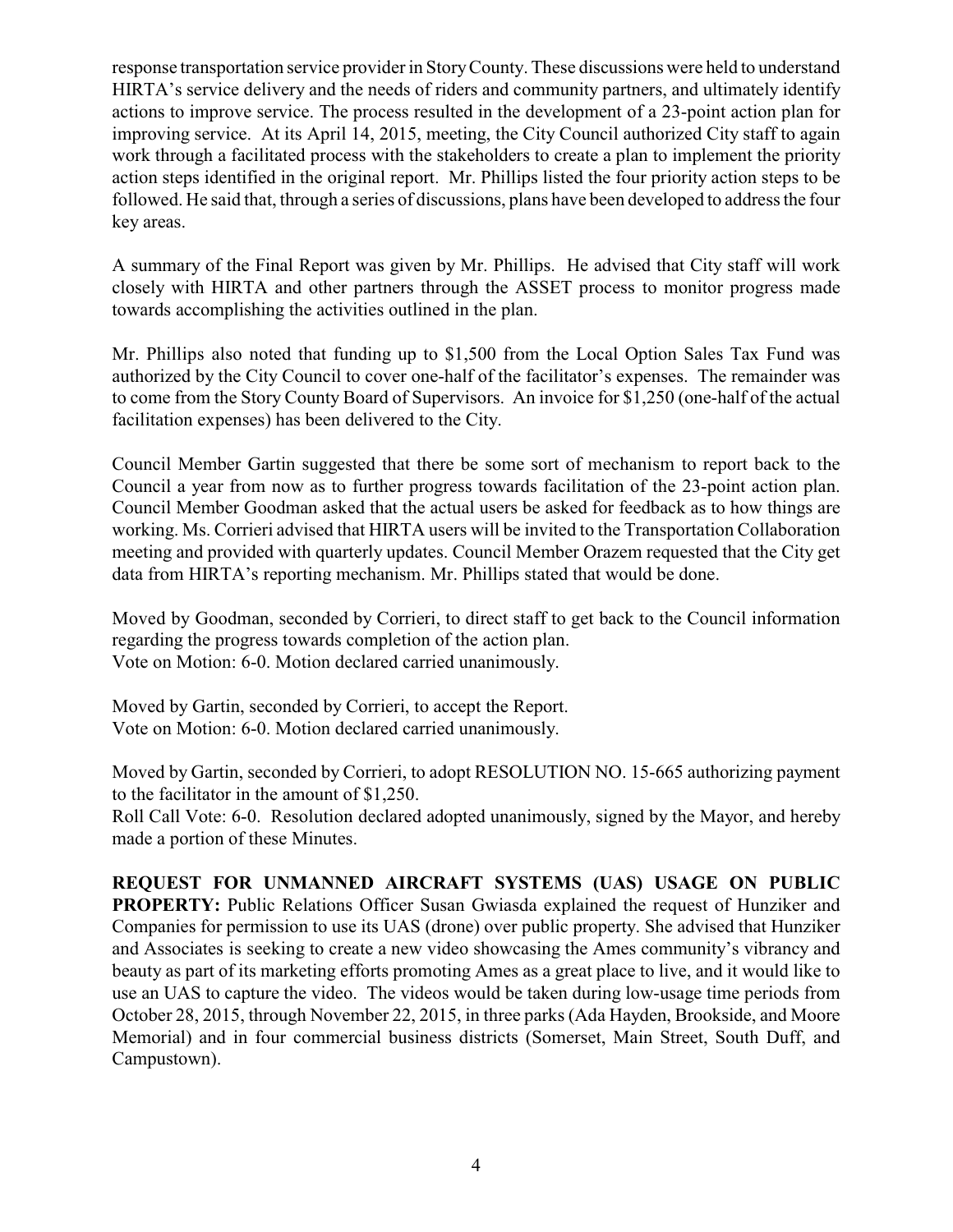Traffic Engineer Damion Pregitzer noted that the City is in the process of gathering data for development of an UAS policy to apply to commercial users. It is anticipated that other commercial operators will be requesting permission to fly over public property and a uniform policy will provide direction to staff for approving or denying future requests. Through this "test case" request, Hunziker and Companies has agreed to delete portions of any video content that causes concern. Additionally, Hunziker and Companies has offered to share the video with the City of Ames to use in its own educational and promotional pieces. Mr. Pregitzer stated that staff is surveying other communities to see what they are doing regarding UAS. He said that it is staff's intention to determine what the technicalities are of UAS operations.

Council Member Betcher asked if the City had any concerns about drones being operated on Duff Avenue or in Campustown due to the possibility of being a distraction to drivers. Mr. Pregitzer stated that there is always an element of concern about safety. He noted the options available to the Council.

At the inquiry of Mayor Campbell, Mr. Pregitzer stated that Hunziker and companies has acquired liability insurance required by the City's Risk Manager.

Council Member Gartin asked if there had been any rule changes since the Council's last discussion on drones, which occurred in June 2015. Mr. Pregitzer said that the FAA changes the rules every time an incident happens.

Council Member Orazem noted that it is one thing to regulate, but yet another to enforce. He would like to know what the City can enforce at a relatively low cost.

Moved by Goodman, seconded by Corrieri, to provide express permission from the City of Ames to Hunziker and Companies to operate its UAS over public property for three parks and four commercial business districts as listed above and as required by the FAA for commercial UAS operators, limiting the time period from October 28, 2015, until November 22, 2015.

Council Member Betcher noted her concerns about whether there would be any low-volume times on Duff Avenue. She acknowledged that she would be supporting the motion, but wants the City to be careful to ensure that the drone operates only during low-volume times on busy streets.

Justin Dodge, 105 S. 16<sup>th</sup> Street, Ames, advised that every time Hunziker flies its UAS, it submits a request to the City's Traffic Engineer stating the date, time, location, and altitude.

Vote on Motion: 6-0. Motion declared carried unanimously.

**AFFORDABLE HOUSING CONFERENCE:** City Manager Steve Schainker recalled that, at the September 22, 2015, meeting, the City Council referred correspondence from Council Member Corrieri that requested theCityCouncil give consideration to co-hosting, with Iowa State University (the University), an Affordable HousingConference for the Story County Area. It was also requested that staff be assigned to participate on the committee that would be planning the Conference and that the City match the University's financial support for the Conference in an amount up to \$5,000. According to City Manager Schainker, a group of community volunteers from AMOS and other nonprofit agencies had been working to plan for a day-long conference that would be targeted to the housing industry, community leaders, and non-profit agencies that provide housing.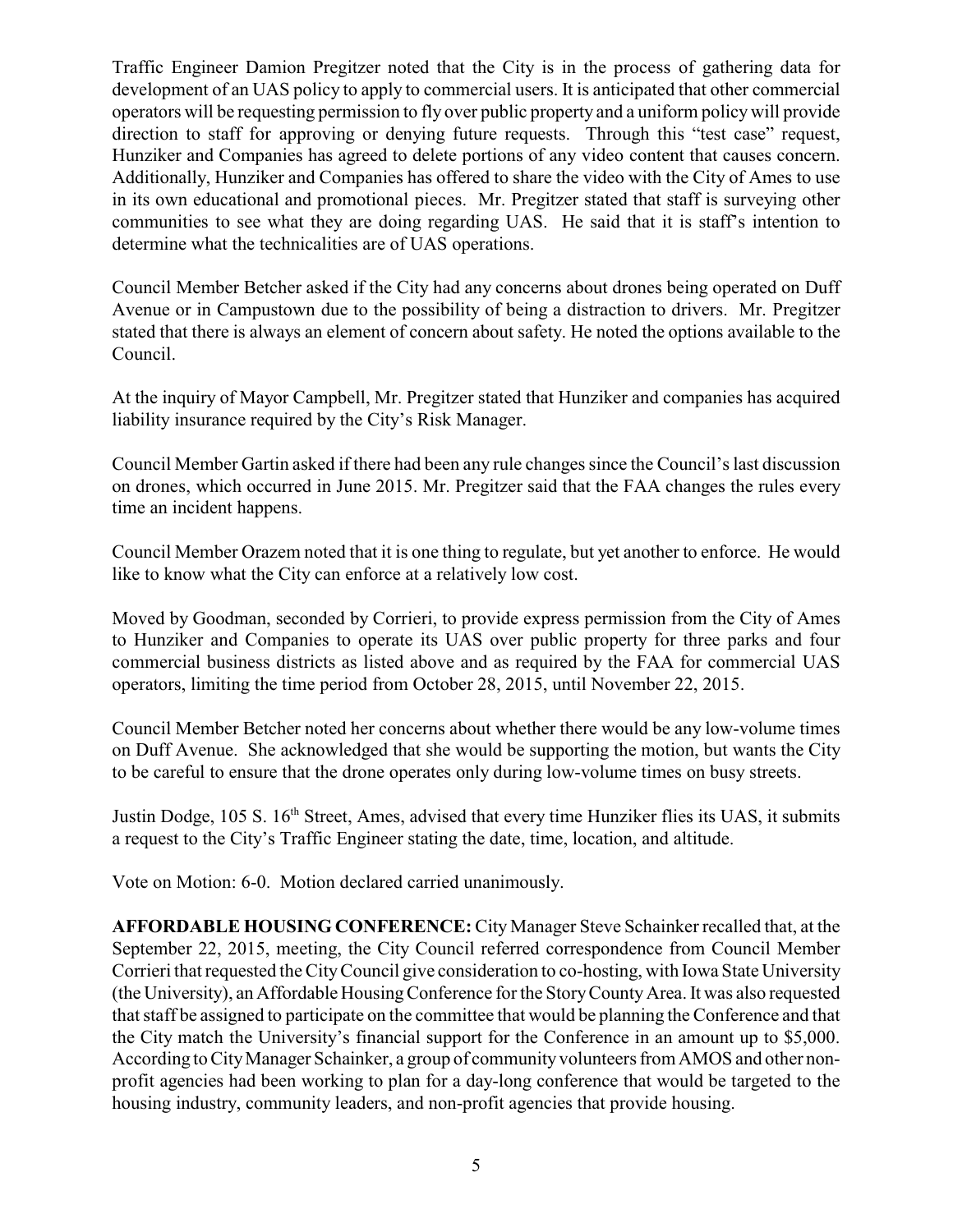Mr. Schainker stated that City staff is supportive of the request. He recommended that, if the City Council agrees to co-sponsor the Conference, the Council approve the proposed conference program in advance to ensure that the topics to be covered are consistent with the City Council's goals and objectives. It was noted that the intent of the Conference is to focus on programs, solutions, and strategies that will promote housing opportunities for low- and moderate-income citizens in Ames and Story County.

Council Member Orazem did not feel strongly that the City Council needed to approve the agenda items. Ms. Corrieri said she wants to ensure that real-world solutions are provided that avail the attendees with tools that they can use in Ames.

City Manager Schainker reminded the Council that \$20,000 had been appropriated in the FY 2014/15 Budget to hold two special workshops (Youth Master Planning and Entrepreneurship). Approximately \$17,000 of the \$20,000 remains unspent after hosting one workshop and booking the reservations for the second. The left-over funds were not carried over to the Council's Budget for FY 2015/16, but rather were returned to the General Fund. The Council could direct that a portion of that savings be re-appropriated from the General Fund available balance to pay for the City's match for this Affordable Housing Conference.

Moved by Orazem, seconded by Gartin, to agree that the City co-sponsor the proposed Affordable Housing Conference with the University; authorize the City Manager to devote staff time to participate on the planning committee for the proposed Conference, and adopt RESOLUTION NO. 15-666 to approve matching the University's contribution up to \$5,000 from the General Fund to help cover expenses from the proposed Conference.

Vote on Motion: 6-0. Motion declared carried unanimously.

Cynthia Martin, 1315 Clark Avenue, Ames, said that she was a member of the AMOS committee working on this issue. She read a few of the titles of the areas that the committee was looking at possibly including at the Conference.

**REQUEST TO WAIVE PARKING ENFORCEMENT AND METER FEES AT POLLING LOCATIONS WITH METERED PARKING:** Moved by Goodman, seconded by Corrieri, to adopt RESOLUTION NO. 15-667 approving Election Day-related parking of up to 20 meter spaces near the Ames Public Library, up to nine spaces at Collegiate United Methodist Church, and up to three spaces at Collegiate Presbyterian Church; and authorize the Traffic Engineer to determine the final number of parking spaces allocated to these three election polling locations along with the City Council approval of the waiver of meter fees for the spaces.

Council Member Betcher asked how the Citywas going to enforce this. Mr. Pregitzer acknowledged that enforcement would be a challenge; the City would probably not be able to catch everyone who parks in a space for a reason other than to go in and vote. According to Mr. Pregitzer, some type of notification would be placed over the meter to indicate that the parking space is reserved for voters' usage.

Roll Call Vote: 6-0. Resolution declared adopted unanimously, signed by the Mayor, and hereby made a portion of these Minutes.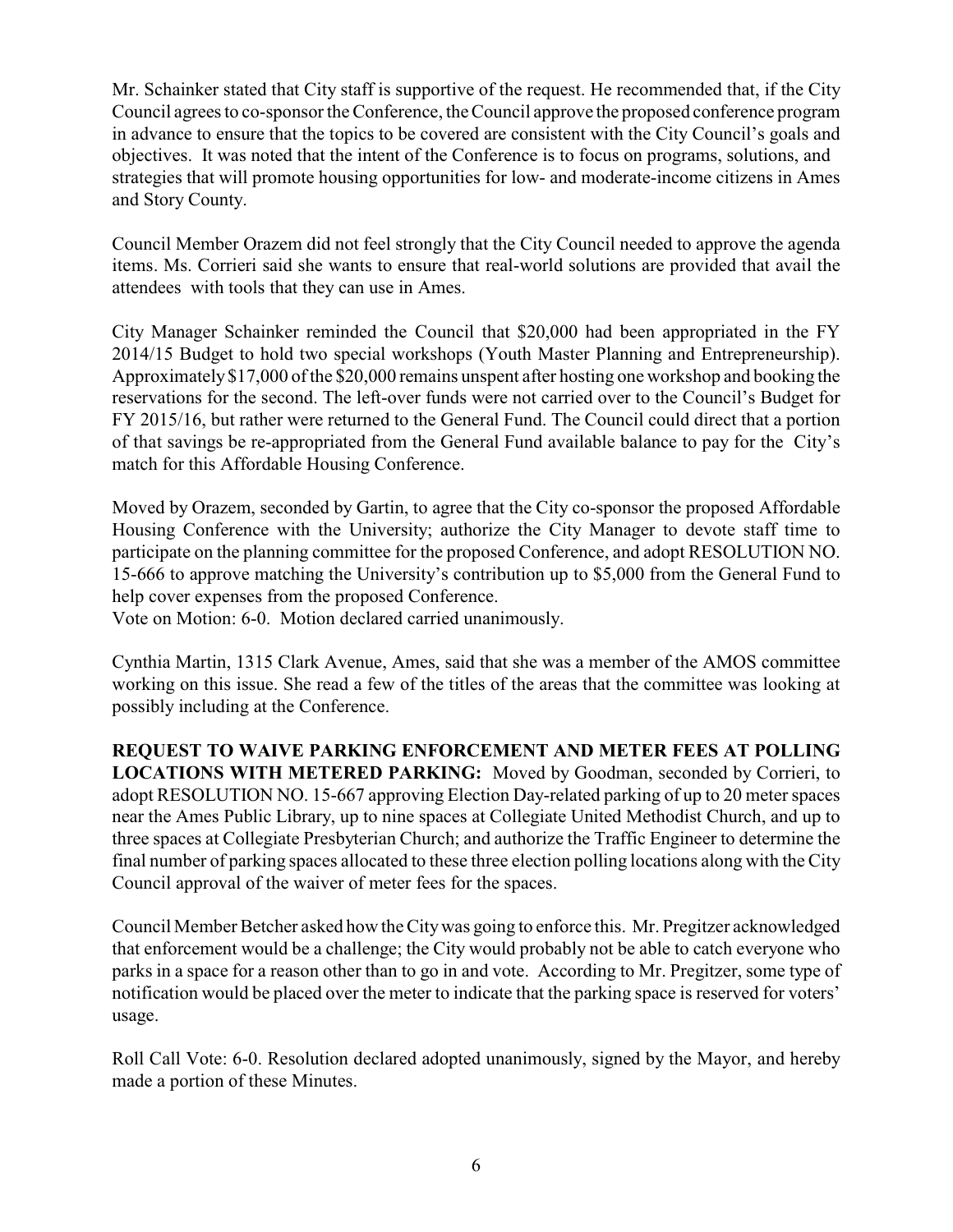**RESIDENT SATISFACTION SURVEY:** Public Relations Officer Susan Gwiasda gave the results of the 2015 Survey. She noted that surveys were sent to 1,350 utility bill customers and 1,250 surveys were emailed to ISU students. There were 517 surveys returned (approximately  $20\%$ ) response), which broke down to 60% non-students and 40% students. Ms. Gwiasda noted that 97% of the respondents ranked the City as Good or Very Good.

**ASSET MANAGEMENT AGREEMENT (AMA) PIPELINE SERVICES FOR POWER** PLANT: Donald Kom, Electric Services Director, introduced Jeff McKinney, consultant who has assisted the City on the Power Plant's coal-fired generators to use natural gas. Mr. Kom highlighted the Council's actions that had transpired to date regarding the conversion of the Power Plant from coal to natural gas.

Director Kom summarized each of the three contracts that the City Council was requested to approve. The first contract is to hire a firm to provide asset management services that will be responsible to manage the city's natural gas purchases and gas pipeline transportation contracts. That company will serve as a "bridge" between the natural gas commodity already under contract and the deliveryservices alreadyunder contract. The second contract outlines the terms and conditions when the actual amount of natural gas burned in a day is less than 14,000 dekatherms. The third contract outlines the terms and conditions when the actual amount of natural gas burned in a day is greater than 14,000 dekatherms.

Moved by Nelson, seconded by Orazem, to adopt RESOLUTION NO. 15-668 awarding contract to BP Canada Energy Marketing Corp. of Omaha, Nebraska, for AMA Addendum (for basic services) in the amount of \$30,000.

Roll Call Vote: 6-0. Resolution declared adopted unanimously, signed by the Mayor, and hereby made a portion of these Minutes.

Moved by Nelson, seconded by Orazem, to adopt RESOLUTION NO. 15-669 awarding a contract to BP Canada Energy Marketing Corp. of Omaha, Nebraska, for AMA Transaction Confirmation (outlines terms and conditions when the actual amount of natural gas burned in a day is less than 14,000 dekatherms).\*

Roll Call Vote: 6-0. Resolution declared adopted unanimously, signed by the Mayor, and hereby made a portion of these Minutes.

Moved by Nelson, seconded by Orazem, to adopt RESOLUTION NO. 15-670 awarding a contract to BP Canada Energy Marketing Corp. of Omaha, Nebraska, for a Transaction Confirmation (outlines terms and conditions when the actual amount of natural gas burned in a day is greater than 14,000 dekatherms).\*

Roll Call Vote: 6-0. Resolution declared adopted unanimously, signed by the Mayor, and hereby made a portion of these Minutes.

\*in an amount not to exceed \$3,000,000 for the combined total for Items 30b. and 30c.

**REQUEST FROM AMES COMMUNITY SOLAR INITIATIVE:** Electric Services Director Kom recalled that a letter from Bob Haug, on behalf of the Ames Community Solar Initiative, had been forwarded to staff by the Council on September 8. The letter requested that the City: (1) submit a no-obligation application to the Iowa Utilities Board that would put the City in the queue for possible use of a limited block of state tax credits that have been set aside for community solar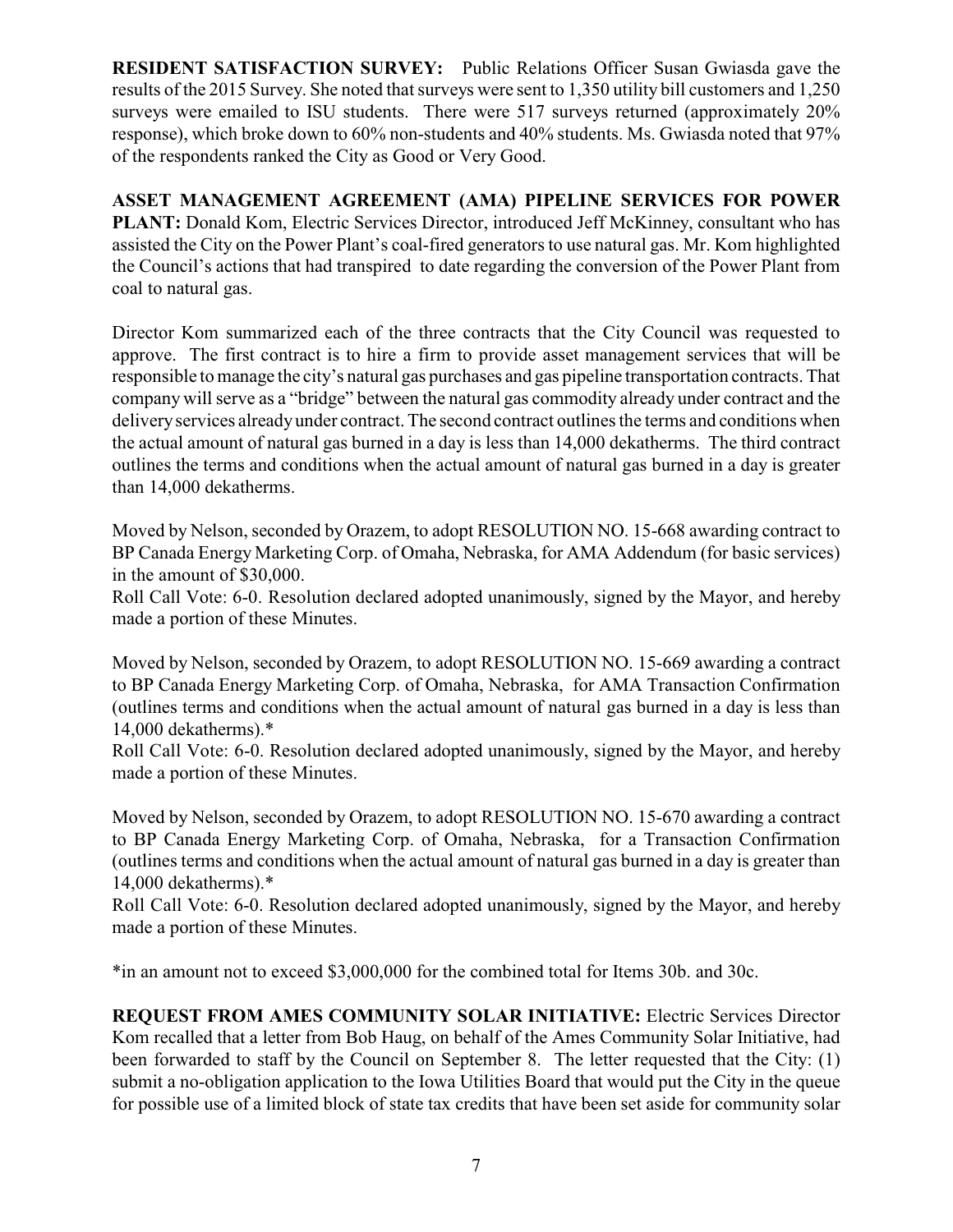projects sponsored by municipal utilities and (2) affirm support for the concept of a community solar project and for a timely initial investigation and recommendation regarding feasibility.

Mr. Kom advised that the Electric Utility Operations Review and Advisory Board (EUORAB) is also interested in this and other options for renewable energy. He noted that it is sponsoring a workshop on renewable energy, which will occur on November 16, 2015, at 6 PM.

Mr. Schainker advised that staff fully supports the solar initiative. However, if the Council directs staff to move forward with this, staff asks that it wait until the Power Plant Conversion Project is complete before it engages in another initiative.

Council Member Nelson noted that the Ames Community Solar Initiative had submitted a second letter to the Council with additional information. Some of the items in that letter appear not to require too much staff time.

Moved by Goodman, seconded by Nelson, to support Alternative No. 1, which is to direct the staff to immediately submit an application to the Iowa Utilities Board that will put the City in the queue for possible use of state tax credits that have been set aside for community solar projects and ask staff to initiate conversation with Ames Community Solar as to what they are looking for in an analysis regarding options for accomplishing a community solar project. Vote on Motion: 6-0. Motion declared carried unanimously.

**URBAN REVITALIZATION AREA (URA) FOR 3505 AND 3515 LINCOLN WAY:** Planning and Housing Director Kelly Diekmann provided the history of the site. It formerly had been a mobile home park, which the property owner removed with the intent of developing a small subdivision to the north and commercial development on the subject area. The property owner had requested determination by the City Council in June 2008 that the site was underutilized, as described in the City's former policy for commercial tax abatement for HOC-zoned property. At that time, the Council adopted a resolution recognizing redevelopment of the subject site with the commercial area as meeting the underutilized threshold of the 2008 Commercial Policy. However, no formal designation of the site as an URA occurred or was directed by the Council, at that time.

Director Diekmann explained the changes in policy that had occurred since 2008. He noted that, if Council has an interest in proceeding with the process of establishing the site as an URA to provide tax abatement, it could find the request consistent with its commercial property policy or proceed with establishing the site as a site-specific URA independent of the City's commercial policy. According to Mr. Diekmann, due to the site being vacant for seven years, the site can be found to be consistent with the mandatory criteria of the policy.

Chuck Winkleblack, 105 S.  $17<sup>th</sup>$  Street, Ames, commented that he and City staff members have spent a lot of time reviewing this site. He requested that the Council approve Option 2. Mr. Winkleblack raised an issue about the exterior material on one of the buildings, which he had intended to be brick. Planning staff had recommended a different material, which is approximately two times more costly. He noted that if the building's exterior were to remain brick, the project would meet the criteria for the URA. Mr. Winkleblack added that he certainly welcomes staff's recommendations for enhancements to the project design, but doesn't want to invest a lot of money in the design and materials and then have to change it.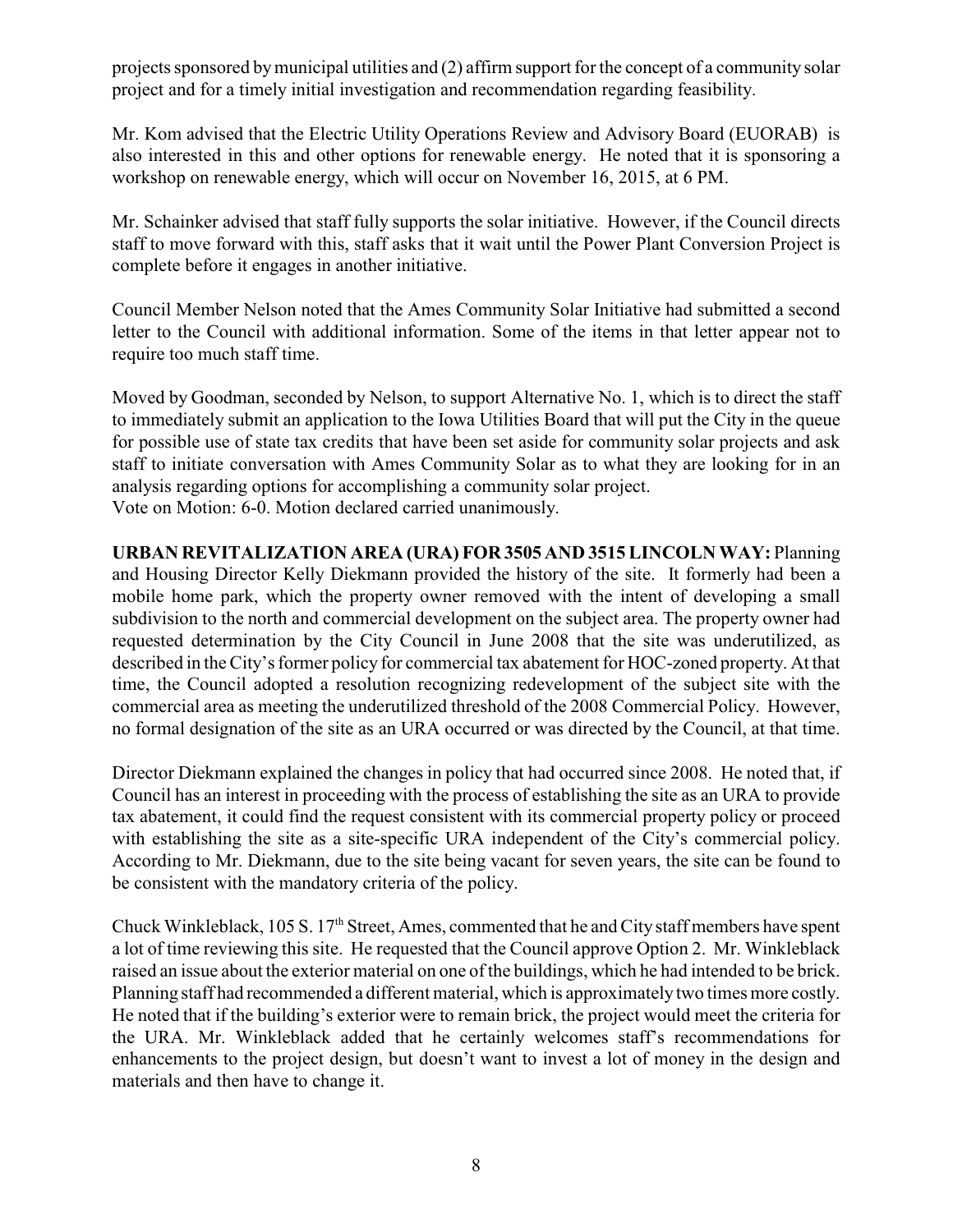Council Member Orazem asked if staff felt that the proposed project would integrate well with the Lincoln Way Corridor. Director Diekmann noted that it was hard to tell at this point because the Lincoln Way Corridor Study has not been completed.

Mr. Winkleblack advised that Chief Cychosz had attended the Development Review Committee meeting when this project was discussed. After Council Member Betcher raised the possibility, Mr. Winkleblack said he is willing for this project to participate in the Police Department's Crime-Free Housing Initiative. Director Diekmann was asked what criteria could be required before tax abatement would be issued. He answered that the criteria needed to be measurable. Mr. Diekmann explained four options for qualifying project criteria: (1) that it establish specific eligibility criteria; (2) that it adopt the Major Site Development Plan as the eligibility criteria, (3) that it establish specific eligibility criteria based on use, or (4) that it establish the URA with no eligibility criteria.

Moved by Betcher, seconded by Corrieri, to move Option 2: to adopt the Major Site Development Plan as the eligibility criteria, with the addition of the No. 9 criterion: that the project receive and maintain certification for the Iowa Crime Free Multi-Housing Program administered by the Ames Police Department.

Vote on Motion: 6-0. Motion declared carried unanimously.

The meeting recessed at 8:06 p.m. and reconvened at 8:13 p.m.

**LINCOLN WAY CORRIDOR PLAN:** Director Diekmann noted that the City Council had prioritized, in the Planning Division Work Plan, a study of Lincoln Way to consider its potential for enhancement and reinvestment. The objectives for the Corridor Plan are to create, identify, be supportive of multi-modal transportation, and revitalize properties with land uses that support the Corridor's use and identity. Mr. Diekmann stated that the Study will focus primarily on areas within one block (300 to 400 feet) on both sides of Lincoln Way and on potential opportunities within 1/8th of a mile from the Corridor. The Council will then be asked to give direction regarding which of the consultant's recommended focus areas and proposed options are worthy of further examination by the consultant. According to Mr. Diekmann, it is hoped that, after the consultant is selected, the process will take approximately nine months; so in September/October 2016, final options and recommendations from the consultant could be ready for Council approval. The end result of the Study will be to identify feasible options to reach the objectives of the Corridor Plan and allow the City to adopt a Plan for reinvestment along Lincoln Way.

Council Member Betcher commented on the Draft Scope of Services. In particular, she referenced Paragraph 2 where it was stated that it will "look at options for commercial/residential mixed-use options in the HOC zones along the Corridor." Ms. Betcher would like it to expand it beyond just HOC zones.

Moved by Betcher, seconded by Goodman, to adopt Alternative No. 1: to direct staff to finalize and issue a Request for Proposals for consulting services for a Lincoln Way Corridor Study with the change to the Scope of Services indicating that it will also look at options for commercial/residential mixed-use uses and live/work options beyond the HOC zones along the Corridor. Vote on Motion: 6-0. Motion declared carried unanimously.

**AIRPORT TERMINAL BUILDING AND HANGAR PROJECT UPDATE:** Public Works Director John Joiner indicated that there are three actions being requested of the City Council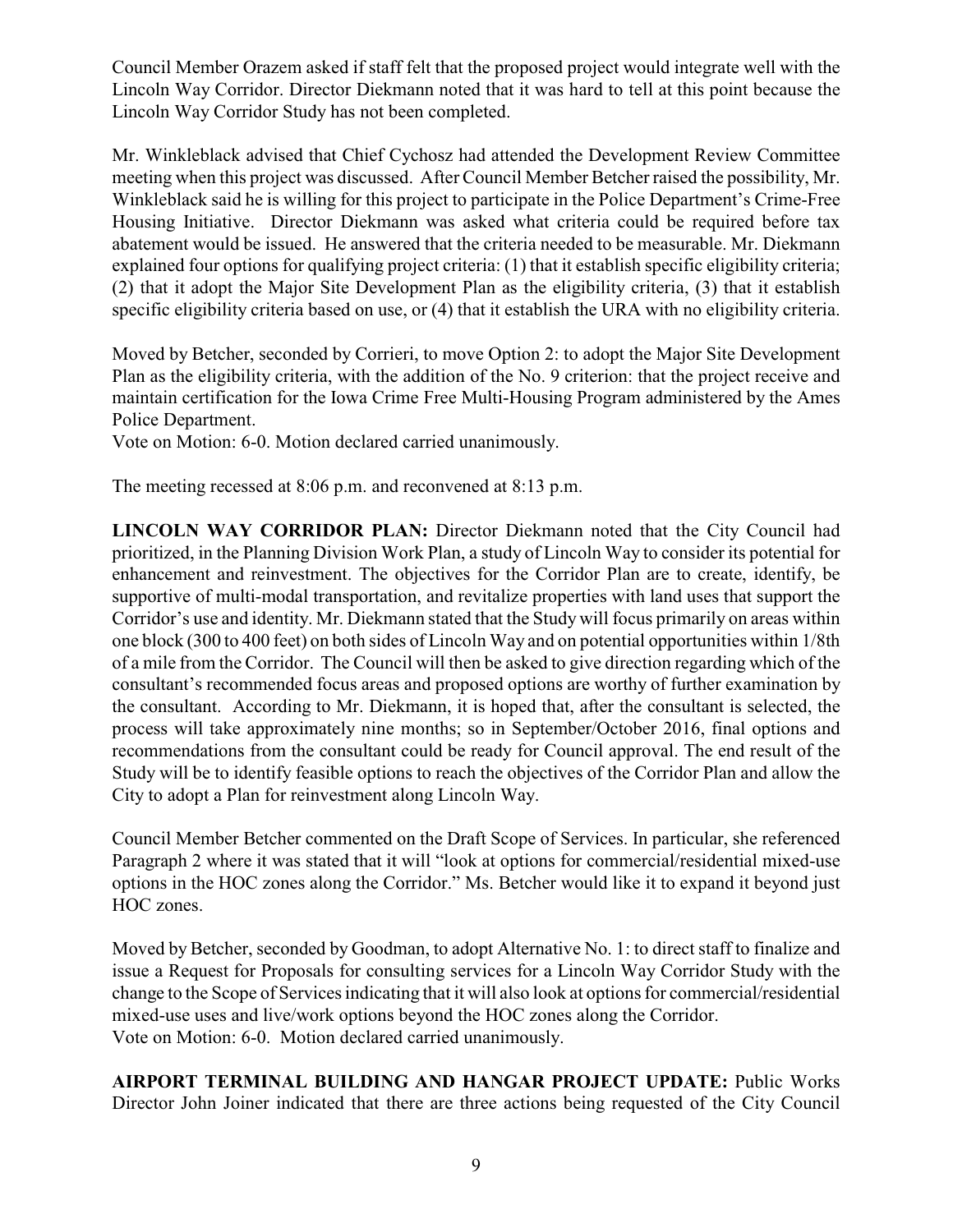pertaining to the Airport Terminal Building and Hangar Project. The first would be to approve the conceptual design for the hangar, the second is to grant a waiver of building permit fees for the hangar, and the third is to grant the AEDC authority to offer naming rights to donors for the Training/Training/Multi-Purpose Rooms within the Terminal Building.

Traffic Engineer Pregitzer offered a rendering of what the hangar would look like. He noted that the ultimate colors that will be chosen will be consistent with the Terminal Building.

Council Member Nelson indicated that he would be recusing himself from voting on the hangar due to a possible conflict of interest.

Moved by Gartin, seconded by Betcher, to approve the conceptual design of the hangar as proposed. Vote on Motion: 4-1-1. Voting aye: Betcher, Corrieri, Gartin, Orazem. Voting nay: Goodman. Abstaining due to a possible conflict of interest: Nelson. Motion declared carried.

Traffic Engineer Pregitzer showed the conceptual design for the Terminal Building. He noted that changes that had been made since the first conceptual design. Mr. Pregitzer showed examples of different interior and external finishes. He commented that what was being shown was within the budget.

Moved by Nelson, seconded by Orazem, to approve the conceptual design for the Terminal Building as proposed.

Vote on Motion: 4-2. Voting aye: Corrieri, Gartin, Nelson, Orazem. Voting nay: Betcher, Goodman. Motion declared carried.

City Manager Schainker noted that the hangar would be completely built with private funds and turned over to the City.

Moved by Orazem, seconded by Gartin, to adopt RESOLUTION NO. 15-671 granting a waiver of Building Permit fees for the hangar.

Roll Call Vote: 4-1-1. Voting aye: Betcher, Corrieri, Gartin, Orazem. Voting nay: Goodman. Abstaining due to a possible conflict of interest: Nelson. Resolution declared adopted, signed by the Mayor, and hereby made a portion of these Minutes.

Moved by Orazem, seconded by Betcher, to grant the Ames Economic Development Commission authority to offer naming rights to donors for the Training and Training/Multi-Purpose Rooms within the Terminal Building.

Vote on Motion: 6-0. Motion declared carried unanimously.

**HEARING ON REZONING WITH MASTER PLAN OF PROPERTY AT601 AND 705 DOTSON DRIVE:** Mayor Campbell opened the public hearing. The Mayor closed the hearing after no one else came forward to speak.

Moved by Orazem, seconded by Goodman, to pass on first reading an ordinance rezoning, with Master Plan, the property located at 601 and 705 Dotson Drive from Government-Airport (S-GA) to Floating Suburban Residential Low Density (FS-RL).

Roll Call Vote: 6-0. Motion declared carried unanimously.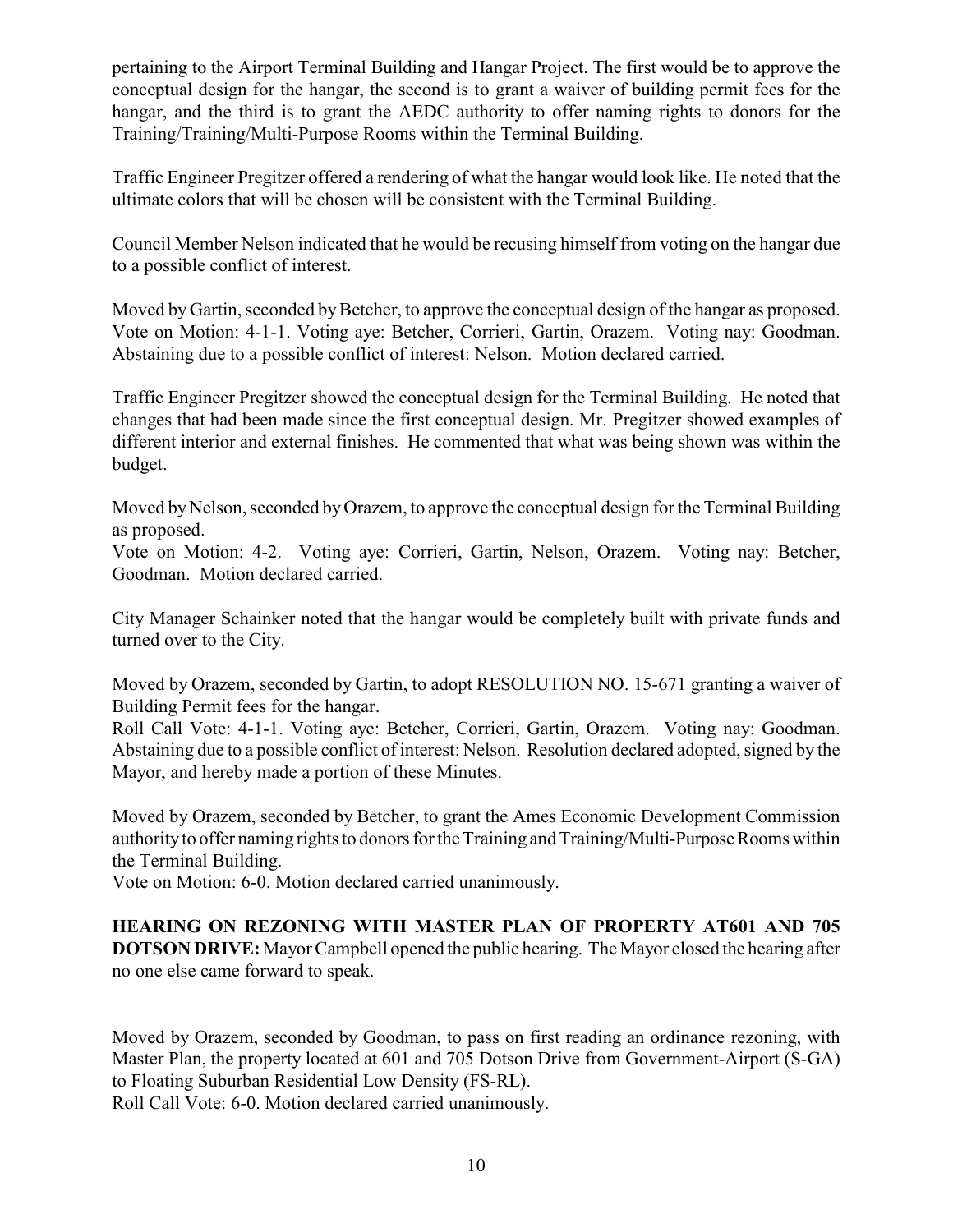Moved by Orazem, seconded by Goodman, to adopt RESOLUTION NO. 15-672 approving the Zoning Agreement.

Roll Call Vote: 6-0. Resolution declared adopted unanimously, signed by the Mayor, and hereby made a portion of these Minutes.

**HEARING ON WATER POLLUTION CONTROL LIFT STATION IMPROVEMENT PROJECT:** The public hearing was opened by the Mayor. She closed same after no one requested to speak.

Moved by Orazem, seconded by Goodman, to adopt RESOLUTION NO. 15-673 approving final plans and specifications and awarding a contract to C.L. Carroll Company, Inc., of Des Moines, Iowa, in the amount of \$440,000.

Roll Call Vote: 6-0. Resolution declared adopted unanimously, signed by the Mayor, and hereby made a portion of these Minutes.

**HEARING ON WATER TREATMENT PLANT HIGH SERVICE PUMP #3 REPLACEMENT PROJECT:** Mayor Campbell opened the public hearing. No one came forward to speak, and the Mayor closed the hearing.

Moved by Goodman, seconded by Corrieri, to adopt RESOLUTION NO. 15-674 approving final plans and specifications and awarding a contract to Northway Well and Pump Company of Marion, Iowa, in the amount of \$69,500.

Roll Call Vote: 6-0. Resolution declared adopted unanimously, signed by the Mayor, and hereby made a portion of these Minutes.

**HEARING ON 2015/16 RESOURCE RECOVERY SYSTEM IMPROVEMENTS (HVAC IMPROVEMENTS):** The hearing was opened by the Mayor and closed after there was no one wishing to speak.

Moved by Goodman, seconded by Betcher, to adopt RESOLUTION NO. 15-675 approving final plans and specifications and awarding a contract to Pritchard Brothers, Inc., of Boone, Iowa, in the amount of \$179,525.

Roll Call Vote: 6-0. Resolution declared adopted unanimously, signed by the Mayor, and hereby made a portion of these Minutes.

**REZONING OF 125 AND 130 WILDER AVENUE:** Moved by Goodman, seconded by Corrieri, to pass on second passage an ordinance rezoning property at 125 and 130 Wilder Avenue from Convenience Commercial Node (CVCN) to Planned Residential District (F-PRD).

Roll Call Vote: 6-0. Resolution declared adopted unanimously, signed by the Mayor, and hereby made a portion of these Minutes.

**COUNCIL COMMENTS:** Moved by Nelson, seconded by Goodman, to refer to staff the letter dated October 19, 2015, from Bob Haug, on behalf of the Ames Community Solar Initiative. Vote on Motion: 6-0. Motion declared carried unanimously.

Moved by Orazem, seconded by Gartin, to refer to staff for a memo the letter dated October 23, 2015, from Chuck Winkleblack requesting a Minor LUPP Amendment for properties located at 2728 Lincoln Way, 112 S. Hyland, and 115 S. Sheldon and that those three properties be added to the